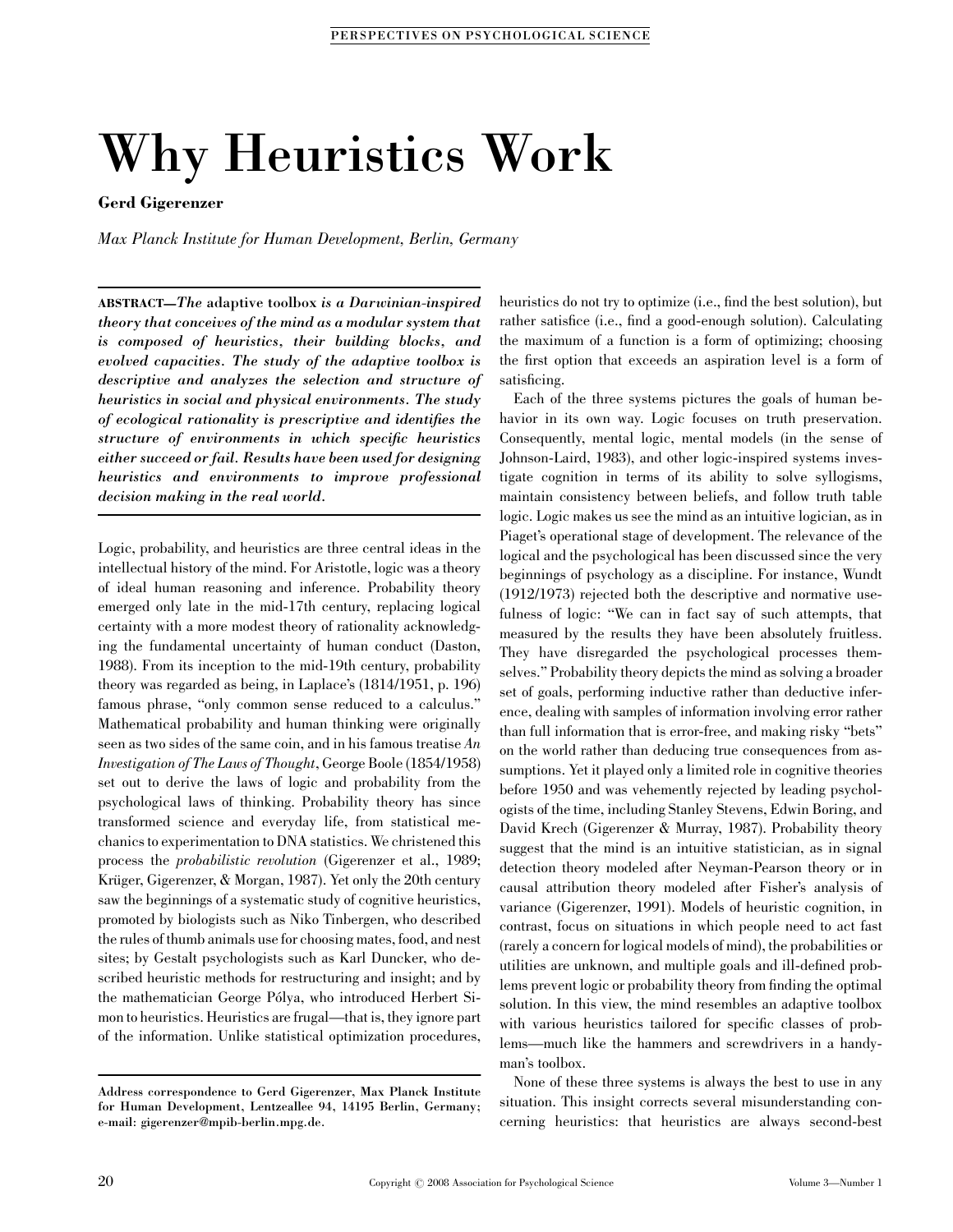#### TABLE 1

|  | Six Common but Erroneous Beliefs About Heuristics |  |  |
|--|---------------------------------------------------|--|--|
|  |                                                   |  |  |

| Six common misconceptions                                                                                                                                                                     | Clarifications                                                                                                                                                                                                                                          |
|-----------------------------------------------------------------------------------------------------------------------------------------------------------------------------------------------|---------------------------------------------------------------------------------------------------------------------------------------------------------------------------------------------------------------------------------------------------------|
| 1. Heuristics produce second-best results;                                                                                                                                                    | In many situations, optimization is impossible (e.g., computationally intractable) or                                                                                                                                                                   |
| optimization is always better.                                                                                                                                                                | less accurate because of estimation errors (i.e., less robust; see investment example).                                                                                                                                                                 |
| 2. Our minds rely on heuristics only because of our                                                                                                                                           | Characteristics of the environment (e.g., computational intractability) and of the mind                                                                                                                                                                 |
| cognitive limitations.                                                                                                                                                                        | make us rely on heuristics.                                                                                                                                                                                                                             |
| 3. People rely on heuristics only in routine                                                                                                                                                  | People rely on heuristics for decisions of both low and high importance. See investment                                                                                                                                                                 |
| decisions of little importance.                                                                                                                                                               | and organ donation examples.                                                                                                                                                                                                                            |
| 4. People with higher cognitive capacities employ<br>complex weighting and integration of<br>information; those with lesser capacities use<br>simple heuristics (related to Misconception 1). | Not supported by experimental evidence (e.g., Bröder, 2003). Cognitive capacities<br>seem to be linked to the adaptive selection of heuristics and seem less linked to the<br>execution of a heuristic. See also the Markowitz example in this article. |
| 5. Affect, availability, causality, and                                                                                                                                                       | These terms are mere labels, not formal models of heuristics. A model makes precise                                                                                                                                                                     |
| representativeness are models of heuristics.                                                                                                                                                  | predictions and can be tested, such as in computer simulations.                                                                                                                                                                                         |
| 6. More information and computation is always                                                                                                                                                 | Good decisions in a partly uncertain world require ignoring part of the available                                                                                                                                                                       |
| better.                                                                                                                                                                                       | information (e.g., to foster robustness). See the investment example in this article.                                                                                                                                                                   |

strategies, that we use them only because of our cognitive limitations, and that logic or probability is always the best way to solve a problem (see the six misconceptions in Table 1). If we take a broader view and include some principles of logic and probability as tools in the adaptive toolbox, a new task emerges: defining the class of problems where a given strategy of logic, statistical inference, or heuristic works. This is the question of a strategy's ecological rationality (see below).

Although formal systems of logic and probability have been developed over centuries, nothing comparable yet exists for cognitive heuristics. In this article, I will focus on the formal system being developed by my research group at the Max Planck Institute for Human Development, based on earlier work by Nobel laureates Herbert Simon and Reinhard Selten and the work of others (e.g., Payne, Bettman, & Johnson, 1993; Thorngate, 1980; Tversky, 1972). This brief article cannot do justice to the experimental, simulation, and analytic results that have been gathered in the last 10 years. I begin with five principles of models of heuristics, followed by concrete examples.

## MODELS OF HEURISTICS

## Computational Models

The first goal isto design computational models of heuristicsthat make precise predictions and can be tested experimentally and by computer simulation. Formalization enhances transparency and testability and facilitates comparing heuristics with logical and probabilistic models of mind in terms of accuracy or other criteria. Yet much of the research on heuristics previously relied on labels such as representativeness, availability, and affect heuristics. The problem is that without a formal definition, common-sense labels can account for almost everything. Heuristics are sometimes subsumed into a ''System 1'' that is supposedly responsible for associations and making errors and is contrasted with a "System 2" that embodies the laws of logic and probability, again without specifying models of the processes in either system. In contrast, I believe that such process models can promote theoretical progress (Gigerenzer & Regier, 1996). For instance, without computational models we would not know that situations exist in which a simple heuristic makes more accurate predictions than multiple regression or Bayesian models do (see below; Brighton, 2006; Czerlinski, Gigerenzer, & Goldstein, 1999). They are essential in overcoming the misunderstandings listed in Table 1—for instance, that heuristic cognition is always second-best to complex information integration. Formal models help to identify the class of problems in which more information and processing pays or those in which ignoring or forgetting information is successful.

#### Tractability

Another misunderstanding is that we use heuristics only because of our cognitive limitations. Yet the reasonsfor using them also lie in the very nature of the problem the mind has to solve. Two of the reasons the mind reaches for heuristics are tractability and robustness. Many real-world problems are computationally intractable (or NP-hard ), which means that no machine or mind can find the best (optimal) strategy, even if one exists. For instance, determining the best strategy may be tractable in the children's game tic-tac-toe but not in the more complex game of chess. Probabilistic inferences using Bayesian belief networks are NP-hard (Cooper, 1990), as are approximate inferences (Dagum & Luby, 1993). In fact, almost every interesting problem in artificial intelligence is computationally intractable (Reddy, 1988), as are computer games with well-defined rules such as Tetris and Minesweeper. In addition, ill-defined problems, such as ''finding a spouse,'' are by definition beyond the reach of optimization. Intractable problems defy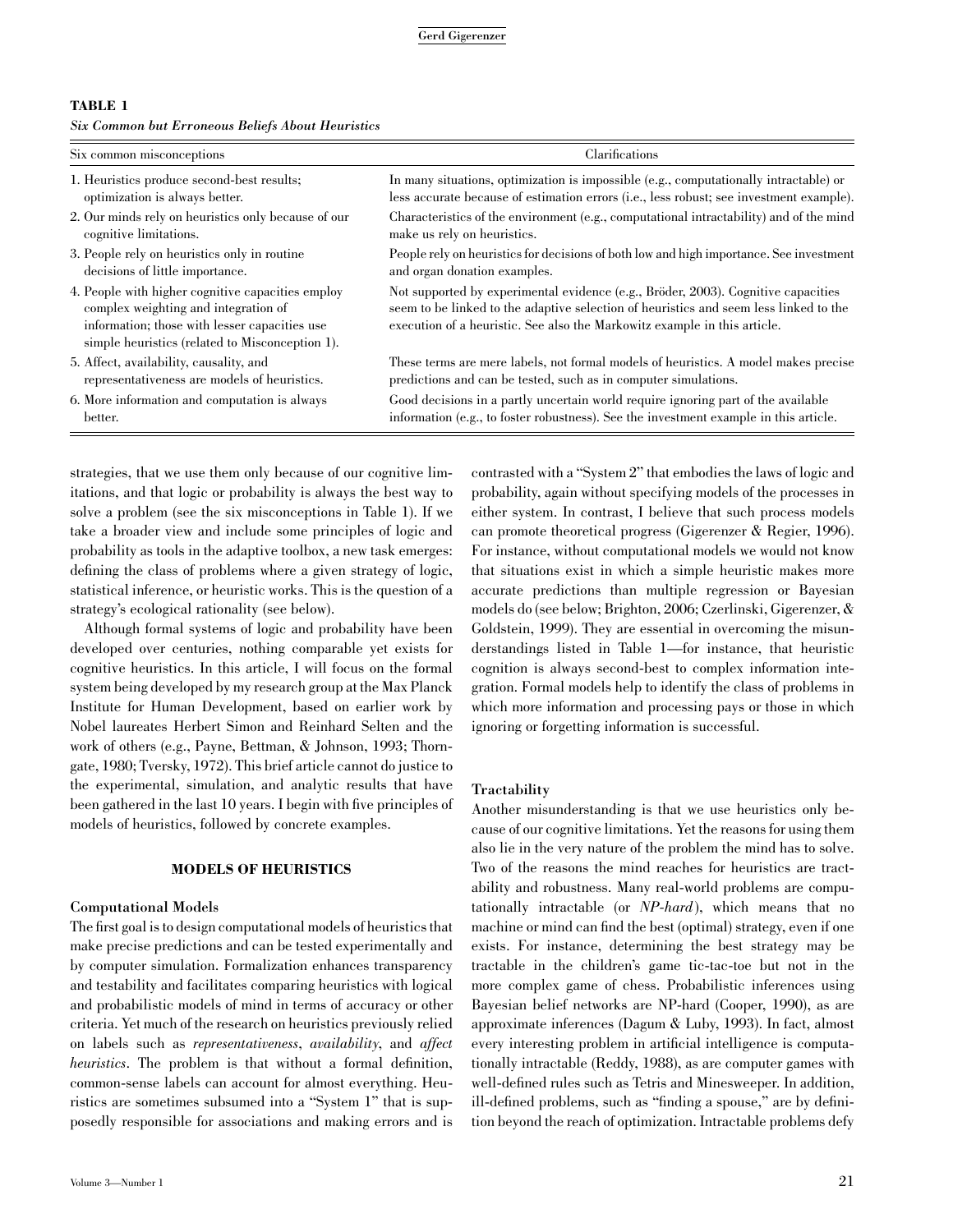optimizing and make satisficing solutions necessary for both mind and machine.

# Robustness

Humans and other animals need to predict the future and not merely rely on hindsight to analyze the past. A complex cognitive strategy is said to *overfit* relative to a simpler one if it is more accurate in fitting known data (hindsight) but less accurate in predicting new data (foresight). One can intuitively understand overfitting from the fact that information from all past experience can be divided into two groups: information that is relevant for the future and irrelevant information (or ''noise''). Everything else being equal, the more difficult a criterion is to predict (i.e., the higher its uncertainty), the more noise exists in past information that needs to be ignored. An adaptive cognitive system that operates in an uncertain world thus needs to ignore part of the information. The problem is determining which part to ignore. Heuristics that order cues by importance and employ limited search are means towards that end. A cognitive heuristic that can reduce the chance of fitting noise is called robust. Robustness can be enhanced by ignoring information and by cognitive limitations such as forgetting. These are not simply regrettable deficiencies, and they can enable cognitive development (Turkewitz & Kenny, 1982) and functioning in an uncertain world (Hertwig & Todd, 2003).

## Evolved Capacities

Some models of cognition stem from statistical methods that were projected onto the mind (Gigerenzer, 1991). Heuristics, in contrast, can exploit evolved capacities naturally available to humans to find different solutions for a problem than a statistical calculus would. Recognition memory is one such evolved capacity that is exploited by the recognition heuristic and the fluency heuristic. The important point here is that these capacities need not be unlimited. In fact, a certain degree of systematic forgetting is beneficial for the recognition and fluency heuristics to operate (Schooler & Hertwig, 2005).

## Social Environments

Simon once compared mind and environment with the two blades of a pair of scissors: to understand behavior, one must look at both and at how they fit. Studying only one blade will not reveal why scissors cut so well. Similarly, studying only the mind can mislead researchers into confusing adaptive heuristics with a cognitive deficits. Yet ecological perspectives are still rare in cognitive science aside from a few exceptions, such as the perspectives of Brunswik, Gibson, Shepard, and Anderson and Schooler. Most theories are about mental processes only: neural networks, production rules, Bayesian calculations, or dualsystems notions. An ecological theory defines human rationality by correspondence (how cognition succeeds in the world) rather than by coherence (its match with the laws of logic or probability). An evolutionary view broadens this ecological view from present to past environments and helps researchers understand that behavior adapted to the past may fail when environments change quickly (Cosmides & Tooby, 1992). The link between mind and environments is the topic of the study of ecological rationality: In which environment does a given heuristic perform well and where will it fail?

## EXAMPLES OF HEURISTICS

Let me illustrate these principles with two examples of heuristics.

## Investment Behavior

In 1990, Harry Markowitz received a Nobel Prize in Economics for his theoretical work on optimal asset allocation. He addressed a vital investment problem that everyone faces in some form or other, be it saving for retirement or earning money on the stock market: How to invest your money in  $N$  assets? Markowitz proved that there is an optimal portfolio that maximizes the return and minimizes the risk. Nevertheless, for his own retirement investments, he did not use his award-winning optimization technique but relied instead on a simple heuristic, the 1/N rule, which states, ''Allocate your money equally to each of N funds.''

There is considerable empirical evidence for this heuristic: about 50% of people studied intuitively rely on it, and most consider only three or four funds to invest in. Researchers in behavioral finance criticized this behavior as simple and silly. But how much better is optimizing than the 1/N rule? A recent study compared the results of 12 optimal asset allocation policies with the results of the 1/N rule in seven allocation problems, such as allocating one's money to 10 American industry portfolios. The 12 policies included Bayesian and non-Bayesian models of optimal choice. Despite their complexity, none of the 12 policies could beat the 1/N heuristic on various financial measures (DeMiguel, Garlappi, & Uppal, 2006).

How can a heuristic strategy be better than an optimizing one? At issue is not computational intractability, but robustness. The optimization models performed better at data fitting (adjusting their parameters to the data of the past 10 years) than the simple heuristic did, but they performed worse at predicting the future. Thus, they overfitted the past data. In contrast, the 1/N heuristic, which does not estimate any parameter, cannot overfit.

Note that 1/N is not generally superior to optimization or vice versa. The important question of when, in fact, it does better predict the future can be answered by studying the ecological rationality of a heuristic. Three relevant environmental features for the performance of 1/N are known: the predictive uncertainty of the problem, the number  $(N)$  of assets, and the size of the learning sample.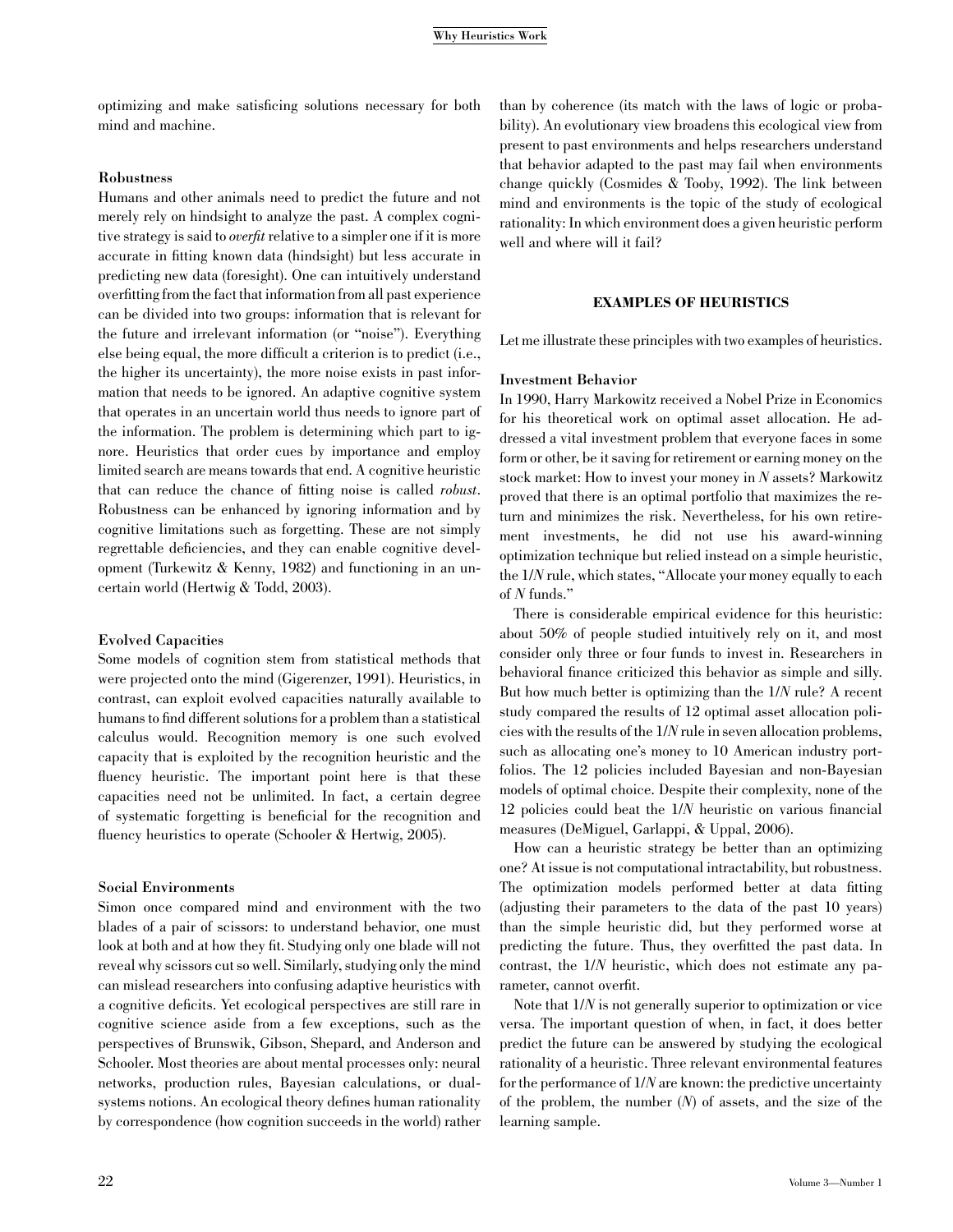## Gerd Gigerenzer

Typically, the larger the uncertainty and the number of assets and the smaller the learning sample, the greater the advantage of 1/N. When would the optimization models begin to outperform the heuristic? As the uncertainty of funds is large and cannot be changed, we focus on the learning sample, which was comprised of 10 years of data in DeMiguel et al.'s (2006) study. The authors report that with 50 assets to allocate one's wealth to, the optimization policies would need a window of 500 years before they eventually outperformed the 1/N rule.

The Markowitz case illustrates that an optimization model does not guarantee an optimal outcome. Both heuristic and optimization models can lead to good or bad outcomes, depending on the structure of the environment, including the three features specified above.

## Moral Behavior

Since 1995, an estimated 50,000 Americans have died waiting in vain for an organ donor. As a consequence, a black market in kidneys and other organs has emerged as an illegal alternative. Why are only 28% of Americans potential organ donors in comparison with a striking 99.9% of the French? Do the French have a higher moral consciousness, or are Americans perhaps less informed about the shortage? The answer, however, cannot be found by examining differences in national personality traits or knowledge. Rather, the majority of Americans and French seem to employ the same *default heuristic*, which states, "If there is a default, do nothing about it.'' But how would that heuristic explain why there are too few organ donors in the U.S., whereas France has plenty? Recall Simon's two blades: mind and the environment. In the United States, the legal default is that nobody is a donor without registering to be one. You need to opt in.<sup>1</sup> In France, everyone is a potential donor unless they opt out. Behavior is a consequence of the default heuristic and of the legal environment, leading to the striking contrasts between countries (Johnson & Goldstein, 2003). Knowing the cognitive process has policy implications. For instance, it explains why the various expensive information campaigns in the opt-in countries have failed to increase participation: the issue is not lack of information. If most citizens in the U.S. rely on the same default heuristic that the citizens of France use, the solution for the donor problem is to change the legal default.

# TOWARD A SCIENCE OF HEURISTICS

1/N and the default heuristic are instances of fast and frugal heuristics. These are fast in execution and frugal in the information used. Note that 1/N is not an investment heuristic, nor is the default heuristic a moral heuristic. Their range is broader. For instance, 1/N is used to achieve fairness in sharing goods between friends, where it is known as the equality rule, and

- 1. The adaptive toolbox. The goal is to analyze the adaptive toolbox—that is, the heuristics, their building blocks, and the evolved capacities exploited by the building blocks. This analysis includes phylogenetic, ontogenetic, and cultural development.
- 2. Ecological rationality. The goal is to determine the environmental structures in which a given heuristic is successful—that is, the match between mind and environment. This analysis includes the coevolution of heuristics and environments.
- 3. Design. The goal is to use the results of (1) and (2) to design heuristics and/or environments that teach and improve decision making in fields such as health care, law, and politics.

As in the natural sciences, attempts to understand the mind are structured by scientific themata (Holton, 1988). I already introduced one themata for modeling mental processes: optimizing versus satisficing. Heuristics aim at satisficing solutions (i.e., results that are good enough), which can be found even when optimizing is unfeasible. A second themata is universality versus modularity. When he was young, the philosopher Leibniz dreamt of formulating the universal calculus that settles all scientific debates and personal quarrels by simple calculation. Leibniz never realized his beautiful dream. Yet the vision of a universal calculus of reason persists in the form of surrogates the expected utility calculus, logic, and Bayesian statistics have all at one time or another been interpreted this way. The study of the adaptive toolbox, in contrast, implies a modular view of the mind. Rather than one universal calculus, there are many heuristics, organized into building blocks by the evolved capacities they exploit.

## THE ADAPTIVE TOOLBOX

With no claim to completeness, Table 2 lists 10 heuristics that, according to empirical evidence, are likely to be in the adaptive toolbox of humans and are used in an adaptive way (e.g., Bergert & Nosofsky, 2007; Bröder & Schiffer, 2003; Rieskamp & Otto, 2006). Each of these heuristics can be used with and without awareness. In the latter case, each provides a potential mechanism of intuition. An intuition is defined as a judgment that is fast in consciousness, whose underlying mechanism is unconscious, yet is nevertheless strong enough to act upon

 $^{1}$ In some U.S. states, citizens are forced to make a choice. (Gigerenzer, 2007).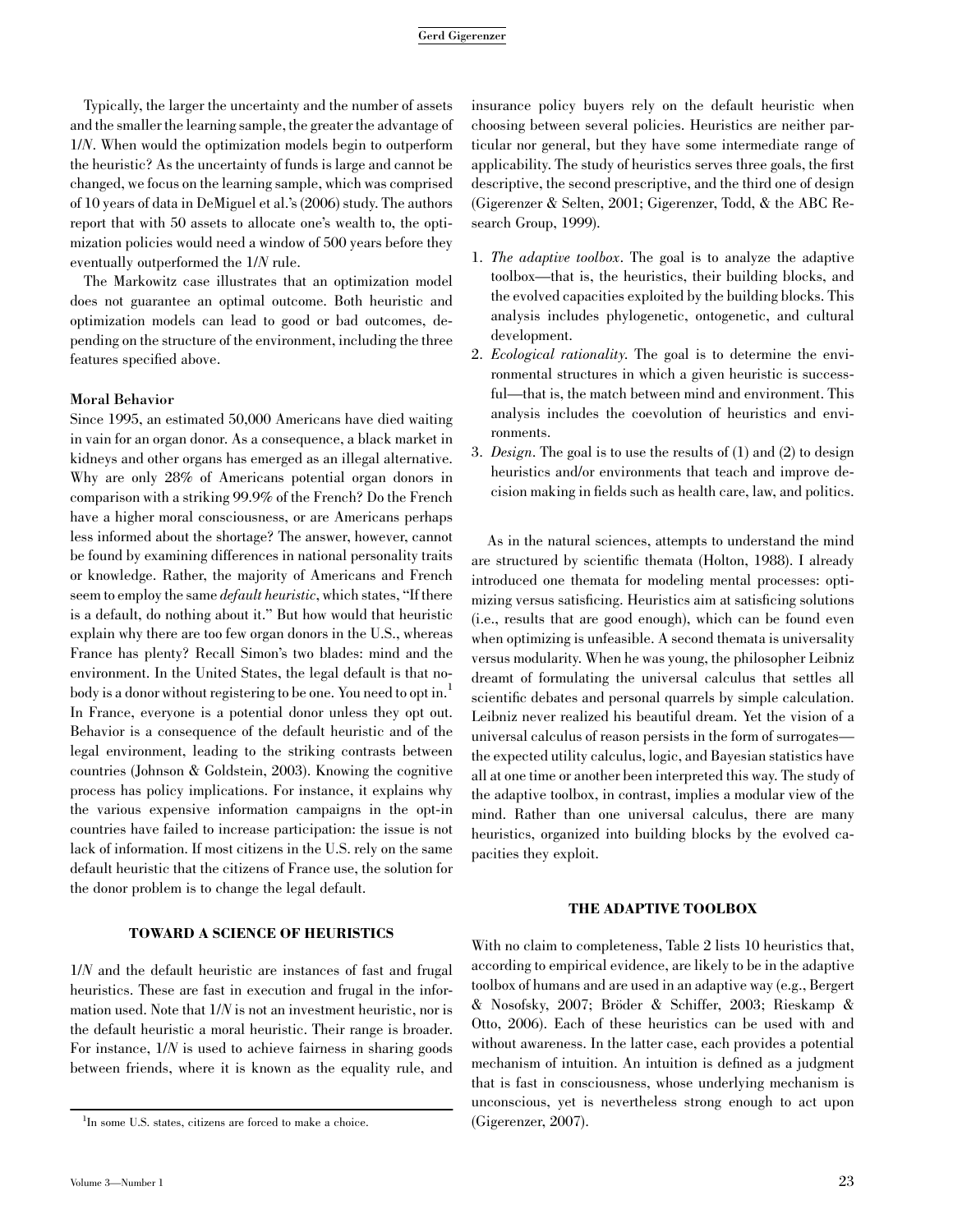#### TABLE 2

10 Heuristics That Are Likely in the Adaptive Toolbox

| Heuristic                                                   | Definition <sup>1</sup>                                                                                                                                                                                                       | Ecologically rational if:                                                                                                                                   | <b>Bold</b> predictions                                                                                                                                                                            |
|-------------------------------------------------------------|-------------------------------------------------------------------------------------------------------------------------------------------------------------------------------------------------------------------------------|-------------------------------------------------------------------------------------------------------------------------------------------------------------|----------------------------------------------------------------------------------------------------------------------------------------------------------------------------------------------------|
| Recognition heuristic<br>(Goldstein & Gigerenzer,<br>2002). | If one of two alternatives is<br>recognized, infer that it has the<br>higher value on the criterion.                                                                                                                          | Recognition validity<br>> 0.5                                                                                                                               | Contradicting information about<br>recognized object is ignored, less-<br>is-more effect if $\alpha > \beta$ , forgetting is<br>beneficial.                                                        |
| Fluency heuristic (Schooler &<br>Hertwig, 2005)             | If one alternative is recognized<br>faster than another, infer that it has<br>the higher value on the criterion.                                                                                                              | Fluency validity<br>> 0.5                                                                                                                                   | Less-is-more effect, forgetting is<br>beneficial.                                                                                                                                                  |
| Take the best (Gigerenzer $\&$<br>Goldstein, 1996)          | Infer which of two alternatives has<br>the higher value by (a) searching<br>through cues in order of validity, (b)<br>stopping the search as soon as a cue<br>discriminates, (c) choosing the<br>alternative this cue favors. | Cue validities vary highly,<br>moderate to high redundancy,<br>scarce information (Hogarth &<br>Karelaia, 2005, 2006; Martignon<br>& Hoffrage, 1999, 2002). | Can predict as accurately as or<br>more than multiple regression<br>(Czerlinski et al. 1999), neural<br>networks, exemplar models, and<br>classification and regression trees<br>(Brighton, 2006). |
| Tallying (unit-weight linear<br>model; Dawes, 1979)         | To estimate a criterion, do not<br>estimate weights but simply count<br>the number of favoring cues.                                                                                                                          | Cue validities vary little, low<br>redundancy (Hogarth & Karelaia,<br>2005, 2006).                                                                          | Can predict as accurately as or<br>more than multiple regression.                                                                                                                                  |
| Satisficing (Simon, 1955; Todd<br>& Miller, 1999)           | Search through alternatives, and<br>choose the first one that exceeds<br>your aspiration level.                                                                                                                               | Decreasing populations, such as<br>those in seasonal mating pools<br>(Dudey & Todd, 2002).                                                                  | Unknown                                                                                                                                                                                            |
| $1/N$ ; equality heuristic<br>(DeMiguel et al., 2006)       | Allocate resources equally to each<br>of $N$ alternatives.                                                                                                                                                                    | High unpredictability, small<br>learning sample, large $N$ .                                                                                                | Can outperform optimal asset<br>allocation models.                                                                                                                                                 |
| Default heuristic (Johnson &<br>Goldstein, 2003)            | If there is a default, do nothing<br>about it.                                                                                                                                                                                | Values of those who set defaults<br>match with those of decision<br>maker, consequences of choice<br>hard to predict.                                       | Can predict behavior when trait<br>and preference theories fail.                                                                                                                                   |
| Tit-for-tat (Axelrod, 1984)                                 | Cooperate first, keep a memory of<br>Size 1, and then imitate your<br>partner's last behavior.                                                                                                                                | If other players also play tit-for-tat;<br>if the rules of the game allow only<br>defection or cooperation, but not<br>divorce.                             | Can earn more money than<br>optimization (backward<br>induction).                                                                                                                                  |
| Imitate the majority (Boyd &<br>Richerson, 2005)            | Look at a majority of people in your<br>peer group, and imitate their<br>behavior.                                                                                                                                            | Environment is not or only slowly<br>changing, info search is costly or<br>time-consuming.                                                                  | Mass phenomena, cultural<br>evolution.                                                                                                                                                             |
| Imitate the successful (Boyd $\&$<br>Richerson, 2005)       | Look for the most successful person<br>and imitate his or her behavior.                                                                                                                                                       | Individual learning slow, info<br>search costly and time-consuming.                                                                                         | Cultural evolution.                                                                                                                                                                                |

Note. The two last columns are illustrative, not exhaustive. <sup>1</sup>

For formal definitions, see references.

## SELECTING A HEURISTIC

How does the mind select a heuristic from the adaptive toolbox or construct a new one from its building blocks? One answer is reinforcement learning, with the unit of learning being heuristics rather than behavior. Strategy selection learning theory describes how heuristics are selected based on individual reinforcement learning (Rieskamp & Otto, 2006). In general, heuristic selection can be guided by (a) individual reinforcement learning; (b) social learning, as in medical training in which physicians are instructed on what cues to look up in what order; and (c) evolutionary learning, as with rules of thumbs for predation and mate search in animal species (Hutchinson & Gigerenzer, 2005).

Various experiments suggest that people tend to check the ecological rationality of a heuristic from trial to trial before they eventually apply it routinely. Consider the recognition heuristic (Table 2). Before it is applied, two judgments have to be made: recognition and evaluation. The recognition judgment determines whether the heuristic can be used in the situation—that is, whether one alternative is recognized but not the other. If the heuristic can be applied, an evaluation process may still inhibit its application. This process amounts to assessing the heuristic's ecological rationality for a given situation. A neuroimaging study indicates that the heuristic is the default, so to speak, but that contradicting source knowledge and criterion knowledge can deter its use (Volz et al., 2006). For instance, Oppenheimer (2003) asked members of Stanford University which city has the larger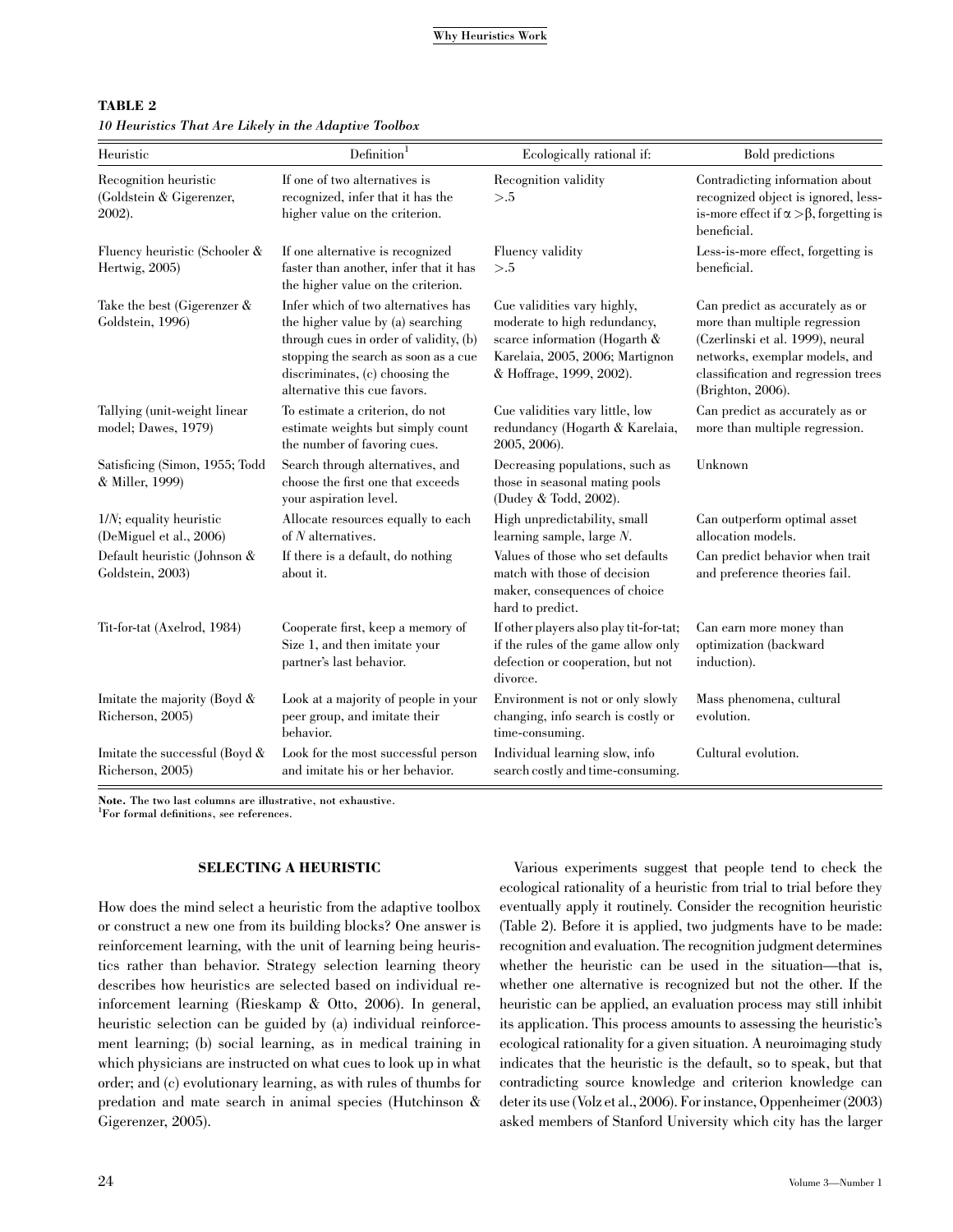population between Chernobyl and Heingjing and between Sausalito and ''Heingjing.'' Heingjing was invented by the author and could not be (correctly) recognized, whereas participants knew Chernobyl because of the nuclear accident (source knowledge) and Sausalito because it was a small nearby town of 7,500 (criterion knowledge). In both cases, many participants did not follow the recognition heuristic and answered ''Heingjing.'' They recognized a city for reasons independent from population (which invalidated the heuristic in this situation) or because they had direct knowledge about the criterion (population).

In general, experimental studies indicate that people select different heuristics in different environments, intuitively evaluating their ecological rationality (as specified in Table 2). For instance, the larger the recognition validity in a study, the larger the proportion of participants who follow the recognition heuristic (Pohl, 2006), and the larger the variability of cue validities, the larger the proportion of participants who follow the take-the-best heuristic (Rieskamp & Otto, 2006). The adaptive selection is not perfect: It tends to be more successful in a new situation but seems to break down when people begin to use a heuristic habitually and when the experimenter later changes the environment (Bröder & Schiffer, 2006). Although adaptive heuristic selection has been reported in several studies, less is known about how this process works. In general, the modular organization of the adaptive toolbox reduces the size of the selection problem—some (but not all) heuristics are applicable in a given situation. My intuition is that there is no universal Bayesian algorithm that evaluates which heuristic to use but that instead there are multiple selection principles, as indicated above.

## HEURISTICS AND THEIR BUILDING BLOCKS

Heuristics are typically composed of several building blocks, and by adjusting one or a few of these, they can be adapted to new situations. Consider the take-the-best heuristic, which has three building blocks (Gigerenzer & Goldstein, 1996): search rule (look up cues in order of validity), stopping rule (stop search after the first cue discriminates between alternatives), and decision rule (choose the alternative that this cue favors). Note that the building blocks are fitted to each other. The stopping rule employs extremely limited search, yet the search rule adjusts for that by ordering cues according to their validity. Validity does not guarantee the ''best'' ordering of cues; it ignores dependencies between cues and, despite (or because of) this, produces reasonably robust orders. Given that the problem of ordering cues is computationally intractable, it would be unrealistic to assume that minds search for the best order (Martignon & Hoffrage, 2002).

However, how do people adjust to new situations where it is difficult to learn a reasonable cue order? Experimental results suggest that people in these circumstances tend to extend search to enable more extensive cue learning (i.e., stop search after two cues indicate the same alternative; Dieckman & Todd, 2004). This stopping rule asks for a confirming reason and is ecologically rational in situations where one is uncertain about the order of cues (Karelaia, 2006) and also in situations where the search for cue values is inexpensive. Similarly, the tit-for-tat heuristic (see Table 2) can be adjusted by changing the memory from Size 1 to Size 2, resulting in tit-for-two-tats. This prevents both tit-for-tat players from defecting after one makes a mistake.

The take-the-best heuristic is designed to help one choose between two alternatives, but its building blocks can be adjusted for classification tasks in which one object has to be assigned to one of several classes (e.g., assigning a patient to one of several treatments). The resulting classification rule, a fast-and-frugal tree, allows for a quick decision at each node of the tree (Fig. 1; Martignon, Vitouch, Takezawa, & Forster, 2003).

## EVOLVED CAPACITIES

Heuristics exploit evolved capacities. The term evolved does not refer to a skill shaped by nature or nurture alone. Rather, nature provides humans a capability, and extended practice turns it into a capacity. Without the evolved capacities, heuristics could not do their job; without heuristics, the capacities alone could not do the job either. For instance, the first two heuristics in Table 2 take advantage of the evolved capacity for recognition memory, such as face, voice, and name recognition. The takethe-best, tallying, and satisficing heuristics exploit recall memory, including the ability to recall cues, cue values, and aspiration levels. Imitation heuristics take advantage of the human capacity to imitate, a capacity that no other species has evolved in this form. The tit-for-tat heuristic is probably based on the evolved capacity for reciprocal altruism, which enables the social exchange of favors and goods among unrelated conspecifics. Evidence of tit-for-tat behavior in other species apart from humans is scant and controversial. Heuristics are simple precisely because they exploit complex evolved capacities.

## ECOLOGICAL RATIONALITY

Behavior is often called rational if and only if it follows the laws of logic or probability theory, and psychological research has consequently interpreted judgments that deviate from these laws as reasoning fallacies. From a Darwinian perspective, however, the goal of an organism is not to follow logic, but to pursue objectives in its environment, such as establishing alliances, finding a mate, and protecting offspring. Logic may or may not be of help. The rationality of the adaptive toolbox is not logical, but ecological; it is defined by correspondence rather than coherence.

The study of ecological rationality analyzes which heuristics match with which environmental structures. Its tools are mathematical analysis and computer simulation, and its results are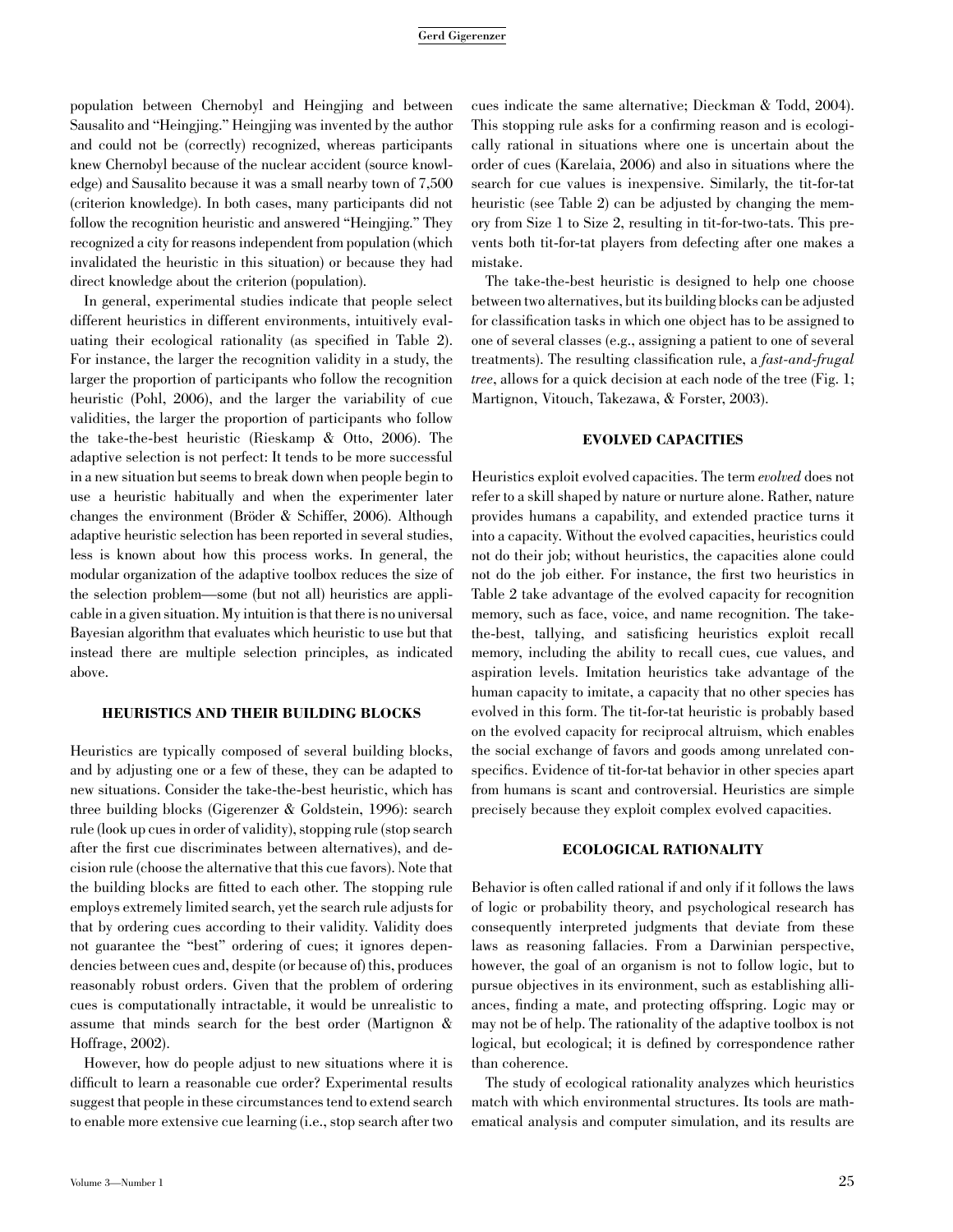## Why Heuristics Work



Fig. 1. Fast-and-frugal trees for coronary care unit allocation (left; based on Green & Mehr, 1997) and for macrolide prescription for children (right; based on Fischer et al. 2002). The former assists emergency unit physicians in deciding whether a patient with severe chest pain should be sent to the coronary care unit or a regular nursing bed; the latter assists pediatricians in diagnosing whether children are infected with Mycoplasma pneumoniae and should be treated with first-line antibiotic treatments (macrolides). A fast-and-frugal tree is a classification tree that has  $M + 1$  exits (M is the number of cues) and allows for a classification after each question (cue). In contrast, the number of end nodes of a complete tree  $(2^M)$  increases exponentially, which makes complete trees computationally intractable for large numbers of cues.

statements such as ''Heuristic A is more frugal or accurate than is Heuristic B in Environment X'' (see the examples in Table 2). For instance, if cue validities are highly skewed (noncompensatory), no linear strategy can be more accurate in fitting than the frugal take-the-best heuristic; yet if cue validities are equal, the tallying strategy is more accurate than the take-the-best heuristic (Martignon & Hoffrage, 2002). The results can also be quantitative (rather than comparative), such as the curves for less-is-more effects (Goldstein & Gigerenzer, 2002).

The study of ecological rationality also aims to discover structures that permit more general conclusions about the match between cognitive processes and environments. One example is the degree of predictability of the criterion (e.g., stock portfolio, weather) one wants to forecast (everything else being equal), which gives rise to the following selection principle: The more unpredictable a situation, the more information needs to be ignored.

This general selection principle may at first seem counterintuitive, but its validity can in fact be easily seen. When predicting the outcome of a chance device such as a roulette wheel, all previous information can be ignored. When predicting the outcome of a completely deterministic system known in all details, all relevant information must be taken into consideration. Most human goals lie somewhere in between—for instance, selecting investment funds or predicting whether a patient with severe chest pain is suffering a heart attack. As the predictability is uncertain in both cases, but higher for heart attacks than for stocks, this principle suggests that good diagnostic systems should ignore information in both cases but should do so to a greater degree when investing in stocks.

Previous research emphasized that ignoring information is necessary because of the costs involved in acquiring it, pro-

ducing an accuracy–effort trade-off (Payne et al., 1993). This is only half of the story—the thought-provoking part is yet to come. In an uncertain world, even if the information costs nothing, cognitive processes should still ignore a proportion of it. Dawes's seminal work (1979) showed that the tallying heuristic (which does not pay attention to weights) can match and outperform multiple regression in prediction. In the late 90s, we discovered—to our own surprise—that the take-the-best heuristic (which relies on one good reason and ignores the rest) was both more frugal and more accurate than multiple regression (Gigerenzer & Goldstein, 1999). Czerlinski et al. (1999) confirmed this result for 20 real-world problems with binarized cues, which are arguably more psychologically plausible than are continuous real values. The take-the-best heuristic made, on average, more accurate predictions than did the multiple regression strategy, and it made equally accurate predictions when tested with continuous cues. Brighton (2006) showed for the first time that the take-the-best heuristic is often more accurate and frugal than are complex nonlinear algorithms, including neural networks, exemplar models, and classification and regression trees. In these situations, the trade-off between accuracy and effort disappears. This insight may be hard to grasp, but cognition seems to take advantage of this fact intuitively. An adaptive system needs to know when to ignore information, even when it is free, and cognitive theories need to model how information is ignored.

# DESIGN

A good theory of the mind should be useful. The study of heuristics aspires to this objective by improving strategies and/or environments to support better decisions. For instance, Green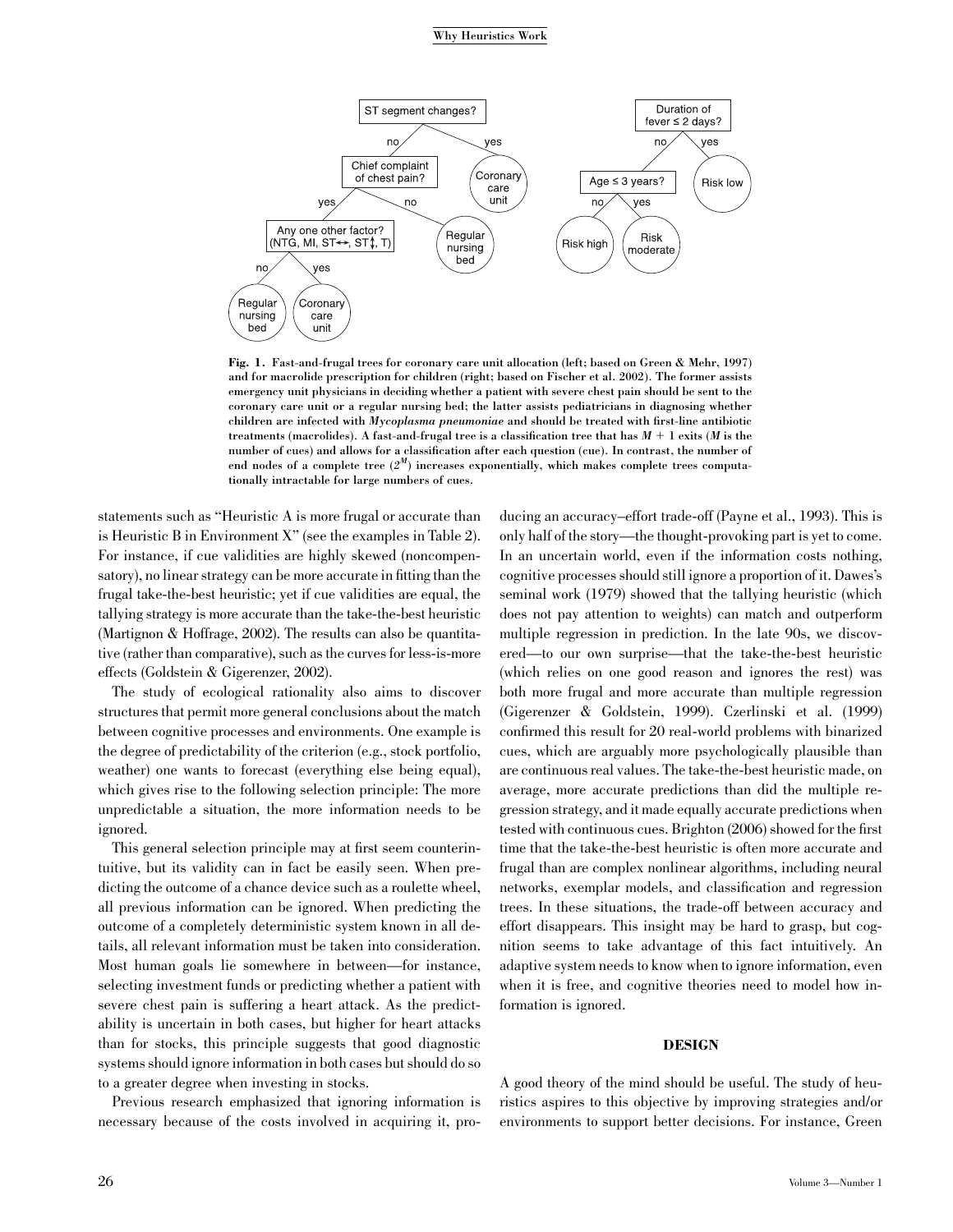#### Gerd Gigerenzer

and Mehr (1997) dealt with the problem of overcrowding in an intensive care unit in a Michigan hospital, which was caused by physicians who cautiously allocated 90% of the patients suspected of heart disease to the unit. Using the building blocks of the take-the-best heuristic, they designed a fast-and-frugal tree for coronary care unit allocation, which was more accurate in predicting heart attacks than were a complex logistic regression system and the physicians' decisions (Fig. 1). Fischer et al. (2002) designed a fast-and-frugal tree for macrolide prescription in children with community-acquired pneumonia. Heuristics offer diagnostic procedures that can be applied rapidly and with limited information. Last but not least, they are transparent. Physicians like heuristic decision tools because these correspond to their own intuitions, and the physicians at the Michigan hospital still happily use the fast-and-frugal tree. As Elwyn, Edwards, Eccles, and Rovner (2001) wrote in Lancet, ''the next frontier will involve fast and frugal heuristics; rules for patients and clinicians alike'' (p. 574).

Apart from designing strategies, one can also design human environments. Consider number representation. The Arabic number system proved superior to earlier systems in simplifying division. Unlike Roman numerals, it allows us to determine which of two numbers is larger by simply using the take-the-best heuristic. For example, consider 2,543,001 and 2,498,999. Comparing the digits from left to right and stopping after the first two differ shows that the first number is greater than the second  $(5 > 4)$ . Traffic rules governing right of way and the FIFA soccer world championship rules are designed in the same lexicographic way. Relying on one good reason and making no trade-offs can promote safety and perceived fairness in human interaction—consider the complaints over the American Bowl Championship Series formula that ranks college football teams by complex weighting and adding. External representations of risk that are adapted to the human mind have improved risk communication in medicine, law, and AIDS counseling and are indispensable for informed consent and shared decision making (Gigerenzer 2002; Gigerenzer & Edwards 2003; Hoffrage, Lindsey, Hertwig, & Gigerenzer, 2000). Applications in legal decision making are provided by Gigerenzer and Engel (2006) and Dhami (2003), and applications in marketing are provided by Yee, Hauser, Orlin, and Dahan (2007).

## THEORY INTEGRATION

Psychological theory today is a patchwork, much like the mosaic of principalities that eventually became Italy and Germany circa 1870. A major goal for all theorists must be to integrate what exists rather than to neglect or denigrate the rest of psychology. Connecting theories conceptually exposes our mutual blind spots and can lead to new and bold insights. For instance, Schooler and Hertwig (2005) implemented the recognition and fluency heuristics in Anderson's ACT–R cognitive architecture and discovered that systematic forgetting is beneficial for heuristic inference, producing counterintuitive less-is-more effects. Pleskac (2007) investigated the recognition heuristic from the perspective of signal-detection theory and derived how false recognition, such as déjà vu, influences the performance of the heuristic. Lexicographic heuristics such as the take-the-best heuristic have been used for modeling the cognitive processes underlying Allais' paradox and other violations of expected utility theory (Brandstätter, Gigerenzer, & Hertwig, 2006), confidence (Gigerenzer, Hoffrage,  $\&$  Kleinbölting, 1991), and hindsight bias (Hoffrage, Hertwig, & Gigerenzer, 2000), which for the first time has enabled predictions as to whether or not hindsight occurs at an individual level. Finally, the puzzle of cognitive biases has begun to make sense from the perspective of the adaptive toolbox (Gigerenzer, 2004). In my opinion, the degree to which currently balkanized theories can be integrated will largely determine the future success of psychology as a discipline.

Why do heuristics work? They exploit evolved capacities that come for free, and thus they can provide solutions to problems that are different from strategies of logic and probability. In addition, they are tools that have been customized to solve diverse problems. By understanding the ecological rationality of a heuristic, we can predict when it fails and succeeds. The systematic study of the environments in which heuristics work is a fascinating topic and is still in its infancy. Eventually, it will clarify what models of logic, probability, and heuristics can contribute to understanding how cognition works.

## **REFERENCES**

- Axelrod, R. (1984). The evolution of cooperation. New York: Basic Books.
- Bergert, F.B., & Nosofsky, R.M. (2007). A response-time approach to comparing generalized rational and take-the-best models of decision making. Journal of Experimental Psychology: Learning, Memory, and Cognition, 33, 107–129.
- Boole, G. (1958). An investigation of the laws of thought on which are founded the mathematical theories of logic and probabilities. New York: Dover. (Original work published 1854)
- Boyd, R., & Richerson, P.J. (2005). The origin and evolution of cultures. New York: Oxford University Press.
- Brandstätter, E., Gigerenzer, G., & Hertwig, R. (2006). The priority heuristic: A process model of risky choice. Psychological Review, 113, 409–432.
- Brighton, H. (2006). Robust inference with simple cognitive models. In C. Lebiere & B. Wray (Eds.), Between a rock and a hard place: Cognitive science principles meet AI-hard problems. Papers from the AAAI Spring Symposium (AAAI Tech. Rep. No. SS-06-03, pp. 17–22). Menlo Park, CA: AAAI Press.
- Bröder, A. (2003). Decision making with the "adaptive toolbox": Influence of environmental structure, intelligence, and working memory load. *Journal of Experimental Psychology*, 29, 611–625.
- Bröder, A., & Schiffer, S. (2003). Take The Best versus simultaneous feature matching: Probabilistic inferences from memory and effects of representation format. Journal of Experimental Psychology: General, 132, 277–293.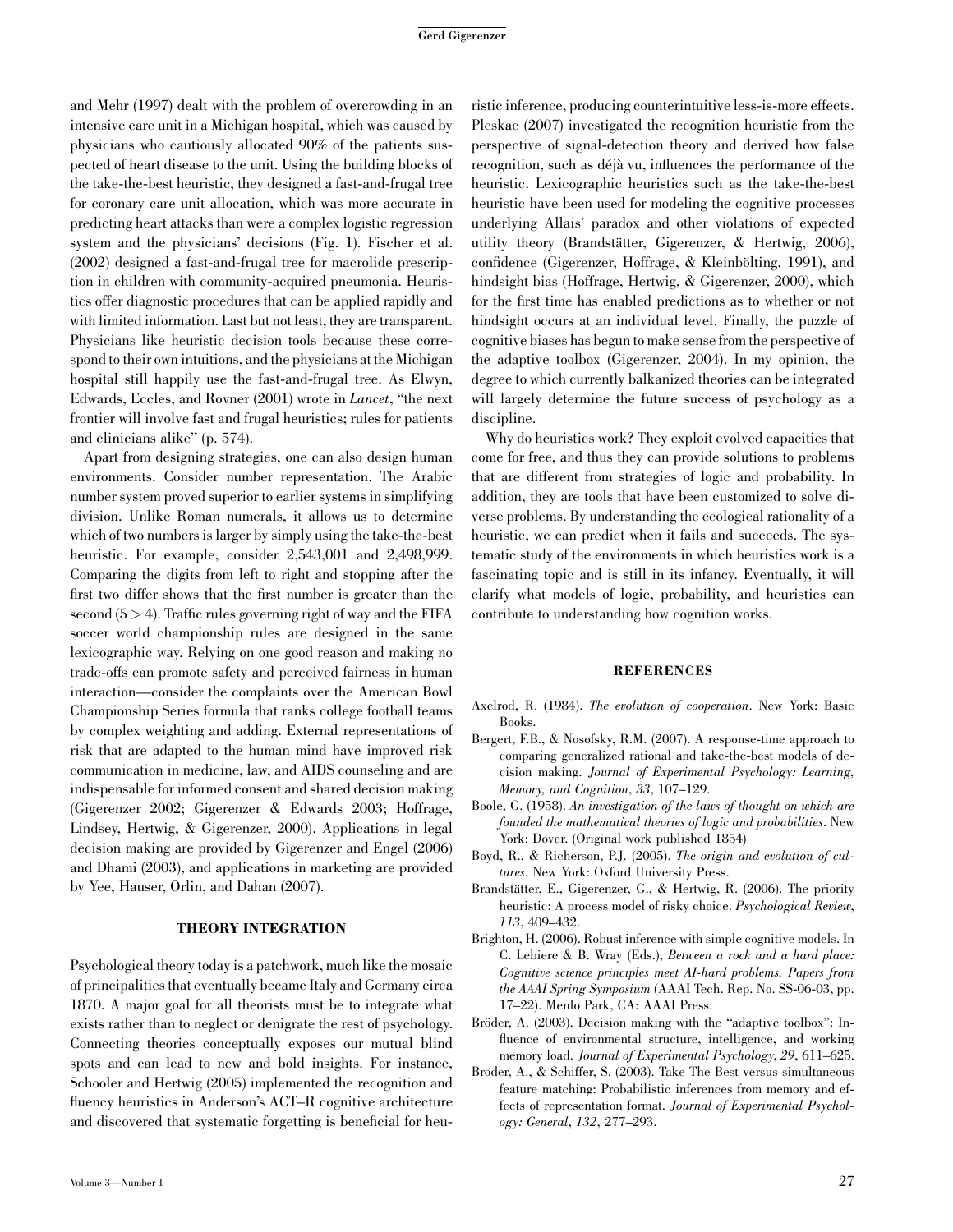- Bröder, A., & Schiffer, S. (2006). Adaptive flexibility and maladaptive routine in selecting fast and frugal decision strategies. Journal of Experimental Psychology: Learning, Memory, and Cognition, 32, 904–918.
- Cooper, G. (1990). The computational complexity of probabilistic inference using Bayesian belief networks. Artificial Intelligence, 42, 393–405.
- Cosmides, L., & Tooby, J. (1992). Cognitive adaptations for social exchange. In J.H. Barkow, L. Cosmides, & J. Tooby (Eds.), The adapted mind: Evolutionary psychology and the generation of culture (pp. 163–228). New York: Oxford University Press.
- Czerlinski, J., Gigerenzer, G., & Goldstein, D.G. (1999). How good are simple heuristics? In G. Gigerenzer, P.M. Todd, & the ABC Research Group, Simple heuristics that make us smart (pp. 97– 118). New York: Oxford University Press.
- Dagum, P., & Luby, M. (1993). Approximating probabilistic inference in Bayesian belief networks is NP-hard. Artificial Intelligence, 60, 141–153.
- Daston, L.J. (1988). Probabilistic expectation and rationality in classical probability theory. Historia Mathematica, 7, 234–260.
- Dawes, R.M. (1979). The robust beauty of improper linear models in decision making. American Psychologist, 34, 571–582.
- DeMiguel, V., Garlappi, L., & Uppal, R. (2006, August). 1/N. Paper presented at the 2006 European Financial Association Meeting, Zurich, Switzerland. Retrieved November 7, 2007, from http:// ssrn.com/abstract=911512
- Dhami, M.K. (2003). Psychological models of professional decisionmaking. Psychological Science, 14, 175–180.
- Dieckmann, A., & Todd, P.M. (2004). Simple ways to construct search orders. In K. Forbus, D. Gentner, & T. Regier (Eds.), Proceedings of the 26th Annual Conference of the Cognitive Science Society (pp. 309–314). Mahwah, NJ: Erlbaum.
- Dudey, T., & Todd, P.M. (2002). Making good decisions with minimal information: Simultaneous and sequential choice. Journal of Bioeconomics, 3, 195–215.
- Elwyn, G.J., Edwards, A., Eccles, M., & Rovner, D. (2001). Decision analysis in patient care. Lancet, 358, 571–574.
- Fischer, J.E., Steiner, F., Zucol, F., Berger, C., Martignon, L., Bossart, W., et al. (2002). Use of simple heuristics to target macrolide prescription in children with community-acquired pneumonia. Archives of Pediatrics and Adolescent Medicine, 156, 1005–1008.
- Gigerenzer, G. (1991). From tools to theories: A heuristic of discovery in cognitive psychology. Psychological Review, 98, 254–267.
- Gigerenzer, G. (2002). Calculated risks: How to know when numbers deceive you. New York: Simon & Schuster.
- Gigerenzer, G. (2004). Fast and frugal heuristics: The tools of bounded rationality. In D.J. Koehler & N. Harvey (Eds.), Blackwell handbook of judgment and decision making (pp. 62–88). Oxford, United Kingdom: Blackwell.
- Gigerenzer, G. (2007). Gut feelings: The intelligence of the unconscious. New York: Viking.
- Gigerenzer, G., & Edwards, A.G.K. (2003). Simple tools for understanding risks: From innumeracy to insight. British Medical Journal, 327, 741–744.
- Gigerenzer, G., & Engel, C. (2006). Heuristics and the law. Cambridge, MA: MIT Press.
- Gigerenzer, G., & Goldstein, D.G. (1996). Reasoning the fast and frugal way: Models of bounded rationality. Psychological Review, 103, 650–669.
- Gigerenzer, G., & Goldstein, D.G. (1999). Betting on one good reason: The Take The Best heuristic. In G. Gigerenzer, P.M. Todd, & the

ABC Research Group, Simple heuristics that make us smart (pp. 75–95). New York: Oxford University Press.

- Gigerenzer, G., Hoffrage, U., & Kleinbölting, H. (1991). Probabilistic mental models: A Brunswikian theory of confidence. Psychological Review, 98, 506–528.
- Gigerenzer, G., & Murray, D.J. (1987). Cognition as intuitive statistics. Hillsdale, NJ: Erlbaum.
- Gigerenzer, G., & Regier, T. (1996). How do we tell an association from a rule? Comment on Sloman (1996). Psychological Bulletin, 119, 23–26.
- Gigerenzer, G., & Selten, R. (Eds.). (2001). Bounded rationality: The adaptive toolbox. Cambridge, MA: MIT Press.
- Gigerenzer, G., Swijtink, Z., Porter, T., Daston, L., Beatty, J., & Krüger, L. (1989). The empire of chance: How probability changed science and everyday life. Cambridge, United Kingdom: Cambridge University Press.
- Gigerenzer, G., Todd, P.M., & the ABC Research Group. (1999). Simple heuristics that make us smart. New York: Oxford University Press.
- Goldstein, D.G., & Gigerenzer, G. (2002). Models of ecological rationality: The recognition heuristic. Psychological Review, 109, 75–90.
- Green, L.A., & Mehr, D.R. (1997). What alters physicians' decisions to admit to the coronary care unit? Journal of Family Practice, 45, 219–226.
- Hertwig, R., & Todd, P.M. (2003). More is not always better: The benefits of cognitive limits. In D. Hardman & L. Macchi (Eds.), The psychology of reasoning and decision making: A handbook (pp. 213–231). Chichester, United Kingdom: Wiley.
- Hoffrage, U., Hertwig, R., & Gigerenzer, G. (2000). Hindsight bias: A by-product of knowledge updating? Journal of Experimental Psychology: Learning, Memory, and Cognition, 26, 566–581.
- Hoffrage, U., Lindsey, S., Hertwig, R., & Gigerenzer, G. (2000). Communicating statistical information. Science, 290, 2261–2262.
- Hogarth, R.M., & Karelaia, N. (2005). Ignoring information in binary choice with continuous variables: When is less ''more''? Journal of Mathematical Psychology, 49, 115–124.
- Hogarth, R.M., & Karelaia, N. (2006). Take-The-Best and other simple strategies: Why and when they work "well" with binary cues. Theory and Decision, 61, 205–249.
- Holton, G. (1988). Thematic origins of scientific thought (2nd ed.). Cambridge, MA: Harvard University Press.
- Hutchinson, J.M.C., & Gigerenzer, G. (2005). Simple heuristics and rules of thumb: Where psychologists and behavioural biologists might meet. Behavioural Processes, 69, 97–124.
- Johnson, E.J., & Goldstein, D.G. (2003). Do defaults save lives? Science, 302, 1338–1339.
- Johnson-Laird, P.N. (1983). Mental models. Cambridge, MA: Harvard University Press.
- Karelaia, N. (2006). Thirst for confirmation in multi-attribute choice: Does search for consistency impair decision performance? Organizational Behavior and Human Decision Processes, 100, 128–143.
- Krüger, L., Gigerenzer, G., & Morgan, M.S. (Eds.). (1987). The probabilistic revolution: Vol. 2: Ideas in the sciences. Cambridge, MA: MIT Press.
- Laplace, P.-S. (1951). A philosophical essay on probabilities (F.W. Truscott & F.L. Emory, Trans.). New York: Dover. (Original work published 1814)
- Martignon, L., & Hoffrage, U. (1999). Why does one-reason decision making work? A case study in ecological rationality. In G. Gigerenzer, P.M. Todd, & the ABC Research Group, Simple